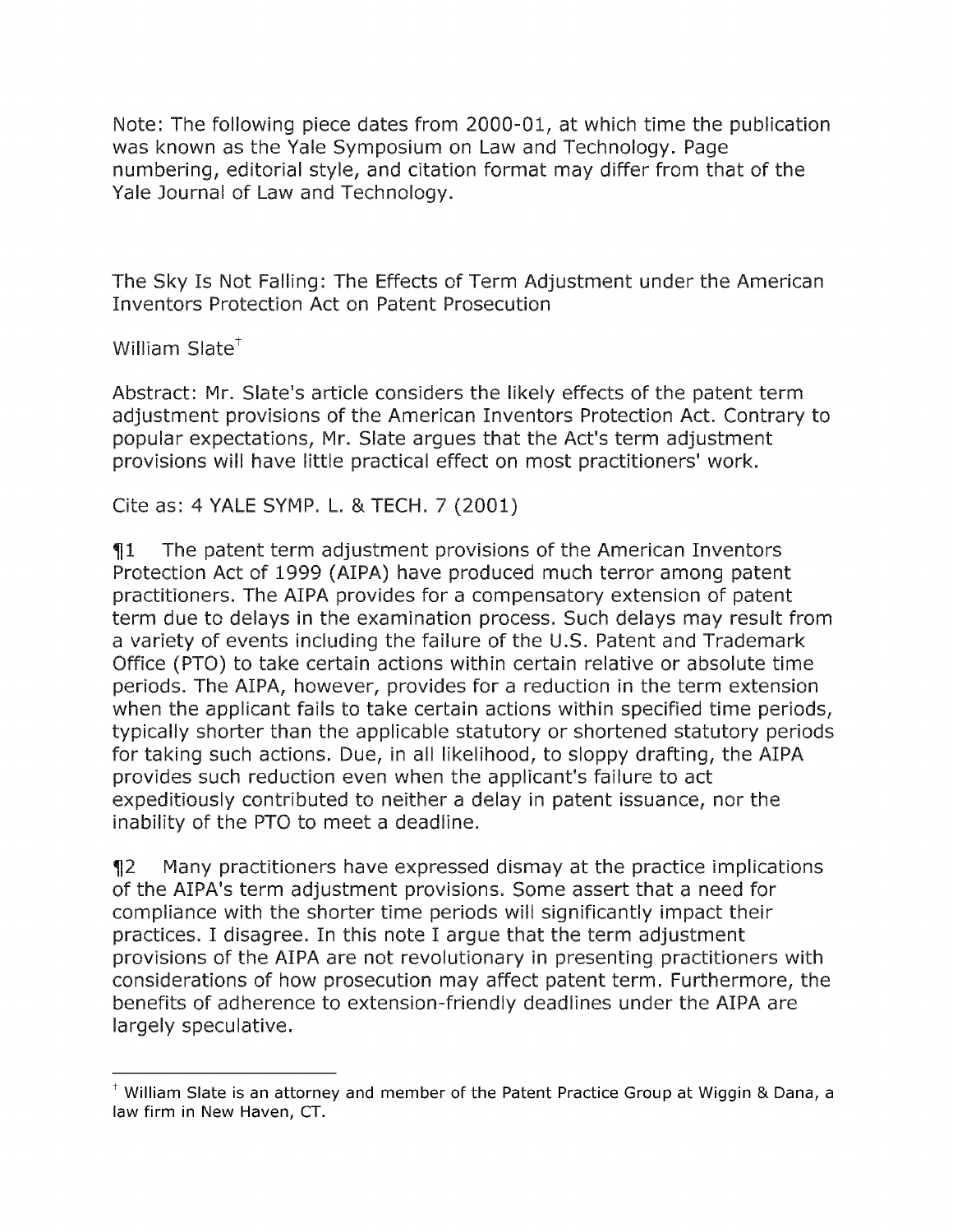3 For the overwhelming majority of practitioners and applicants, the AIPA's term adjustment provisions will have little practical effect. The relationship between actions taken in patent prosecution and the resulting patent term is nothing new with the AIPA. Prior to the General Agreement on Tariffs and Trade (GATT), practitioners and applicants had significant ability to extend the patent term (seventeen years from issuance) by intentionally protracting prosecution. Nevertheless, very few pre-GATT practitioners routinely counseled clients on the ability to extend the patent term, either mildly or to the level of launching a so-called submarine patent. Furthermore, many post-GATT practitioners routinely fail to counsel their clients regarding what was and remains the only sure way to obtain a patent term extension: filing a provisional patent application and then waiting a full year to file a nonprovisional patent application with priority claim under 35 U.S.C. §119(e).

**14** Term extension under the AIPA is speculative. When any action is taken, it is likely that it will not yet be known whether the application will be entitled to a term extension. Accordingly, speculative adherence to the strict extension-friendly deadlines may prove useful only in a small number of the cases in which it is practiced. In the remaining cases, the extraordinary efforts involved in adherence to the strict deadlines will produce no term extension benefit. Further underscoring this speculative nature, most U.S. patents are allowed to lapse for failure to pay a maintenance fee, thereby rendering the issue of term extension moot.

5 Nevertheless, in some situations even the speculative benefits of term extension may outweigh the costs of complying with the strict deadlines. This will be the case when an invention is anticipated to be in use twenty years in the future and the invention is of such a fundamental or landmark nature that it will not have been designed around by the end of the patent term. The invention of a new class of drugs is an example. However, in cases where patent term maximization is appropriate, such maximization does not merely involve expediting prosecution. As noted above, one key aspect of term maximization involves the use of provisional applications. If maximization of patent term extension under the AIPA is of paramount concern, the timing of actions is critical since taking some actions too promptly may cause a loss of term extension. For example, if a term extension results from an application pendency of more than three years, and if the applicant had responded to an Office Action in a prompt two weeks rather than the required three months, two-and-a-half months of extension would have been lost. Accordingly, maximization of term extension under

I.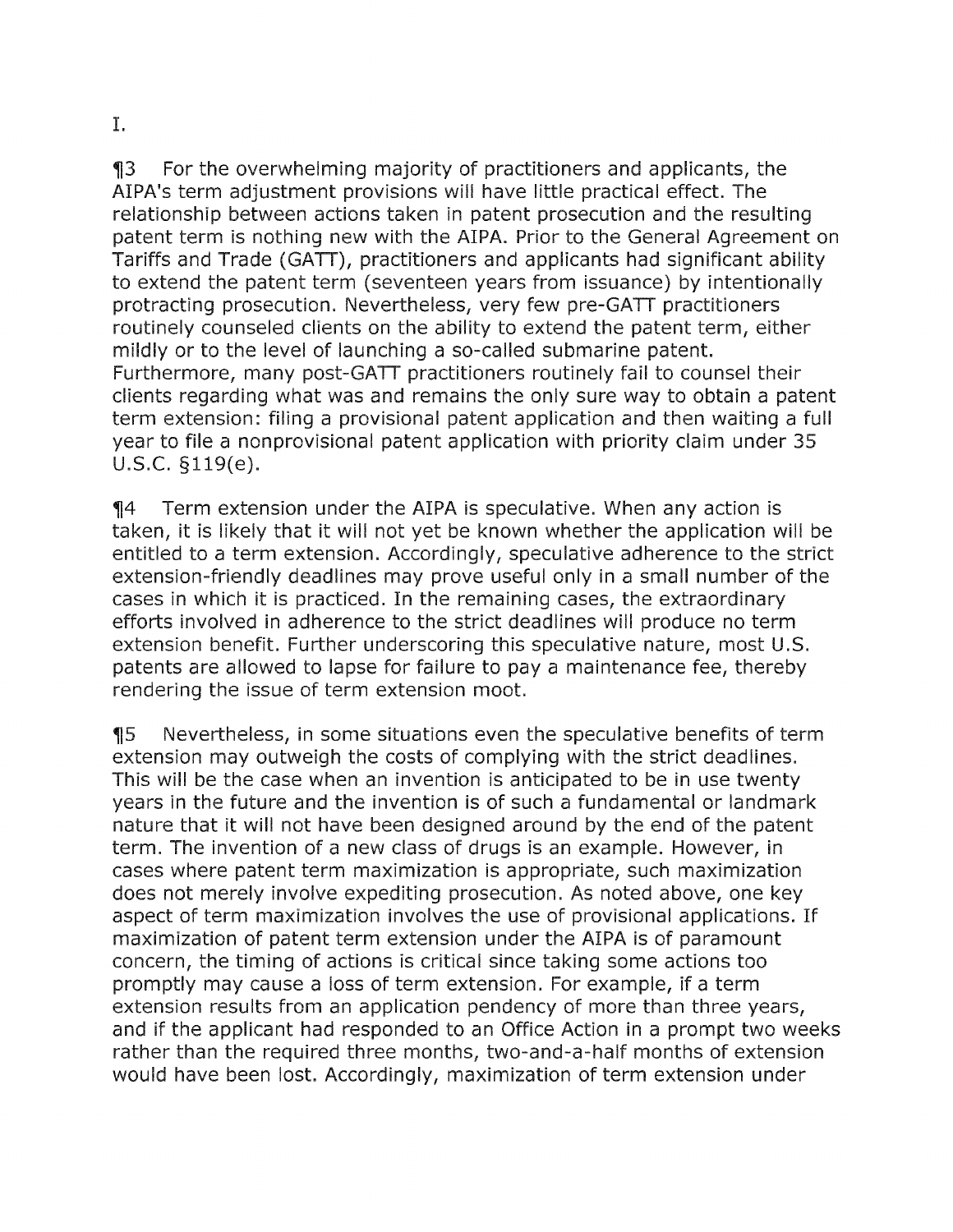the AIPA may involve not simply meeting the strict deadlines, but just barely meeting the strict deadlines.

**II.**

6 This discussion has principally concerned the end of the patent term and term maximization associated with deferring the end of the patent term. An early commencement of the patent term may be appropriate in some cases. These cases may involve inventions with short life spans and for which term extension under the AIPA is, therefore, irrelevant. Strategies for providing early commencement of the patent term are myriad and are beyond the scope of this note. The benefits of early commencement may have been somewhat reduced by the eighteen-month publication provisions of the AIPA (also beyond the scope of this note). Nevertheless, in some cirstances, practitioners may be forced to balance interests of early patent term commencement against maximized term extension under the AIPA.

7 With the foregoing in mind, I believe the practice implications of the AIPA term adjustment provisions are twofold: a need to appropriately inform clients of the term adjustment provisions; and a need to develop appropriate strategies for prosecuting those patent applications for which the client and practitioner have determined that term extension under the AIPA should be maximized.

8 As to client notification, practitioners should consider putting appropriate information about patent term in engagement letters and the like. One example of such language would be the following:

In the U.S., the term of a patent commences at the time the patent issues, after the PTO has examined and allowed the underlying patent application. Subject to the payment of periodic maintenance fees required to prevent the patent from lapsing, the patent term normally ends twenty years from the filing date of the earliest nonprovisional patent application on which the patent is based. In certain situations, the patent term may be extended beyond that twenty-year period due to various delays in the examination of the patent application. However, the available extension is reduced when the applicant fails to meet a series of fairly short deadlines in taking various actions required of the applicant during prosecution. These deadlines may be shorter than the actual deadlines for taking the various actions. The firm believes that for most patent applications it is not efficient to undertake extraordinary efforts to meet the demanding deadlines because: (1) it is speculative as to whether